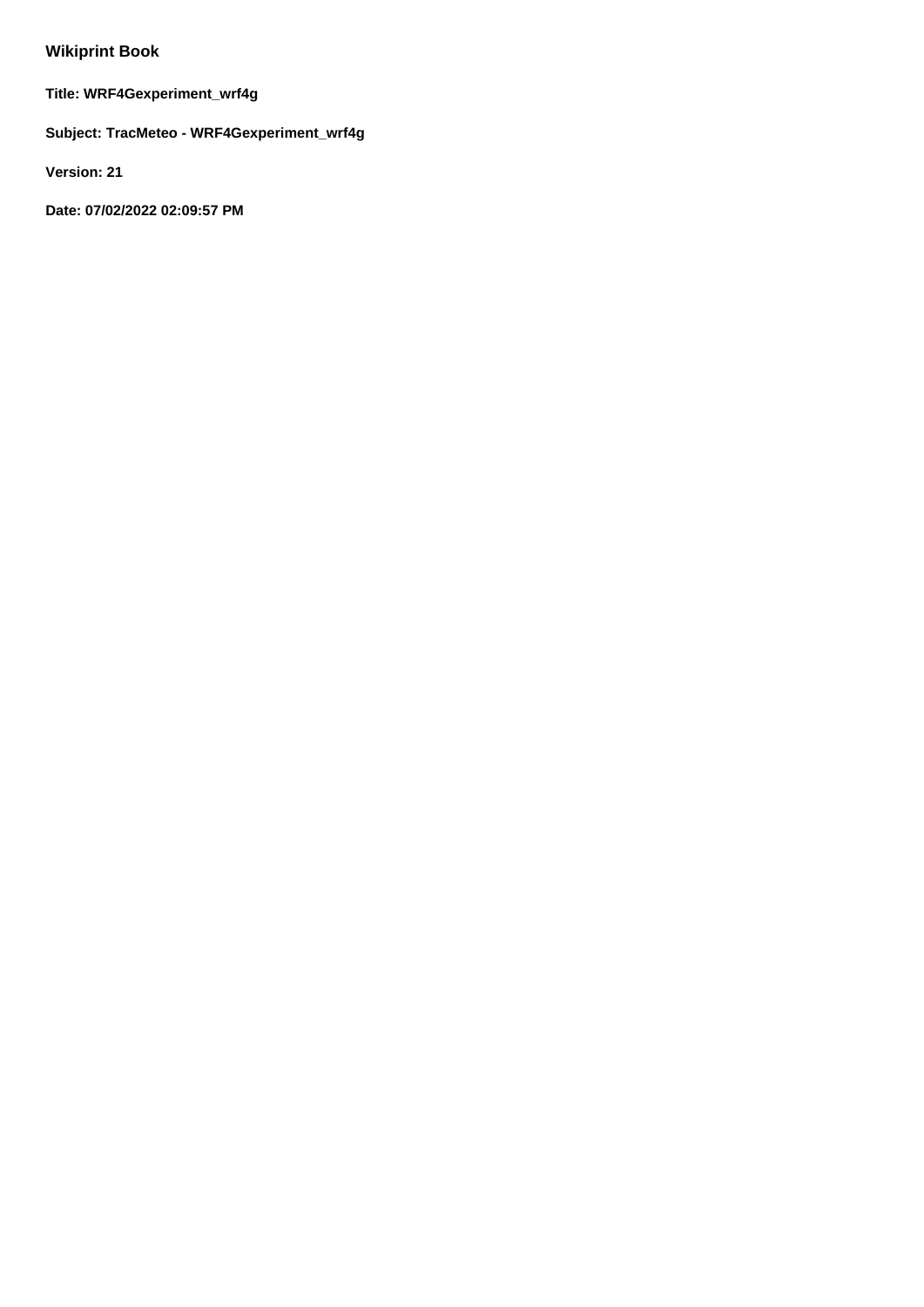# **Table of Contents**

| Domain of simulation          | r |
|-------------------------------|---|
| Input data                    |   |
| Output data                   |   |
| Experiment time-specification | c |
| Debugging                     | 4 |
| WRF-namelist parameters       | 4 |
| Others                        | 4 |
| Examples                      | 4 |
| Multipledates runs            | 4 |
| Multipleparameters runs       | Λ |
|                               |   |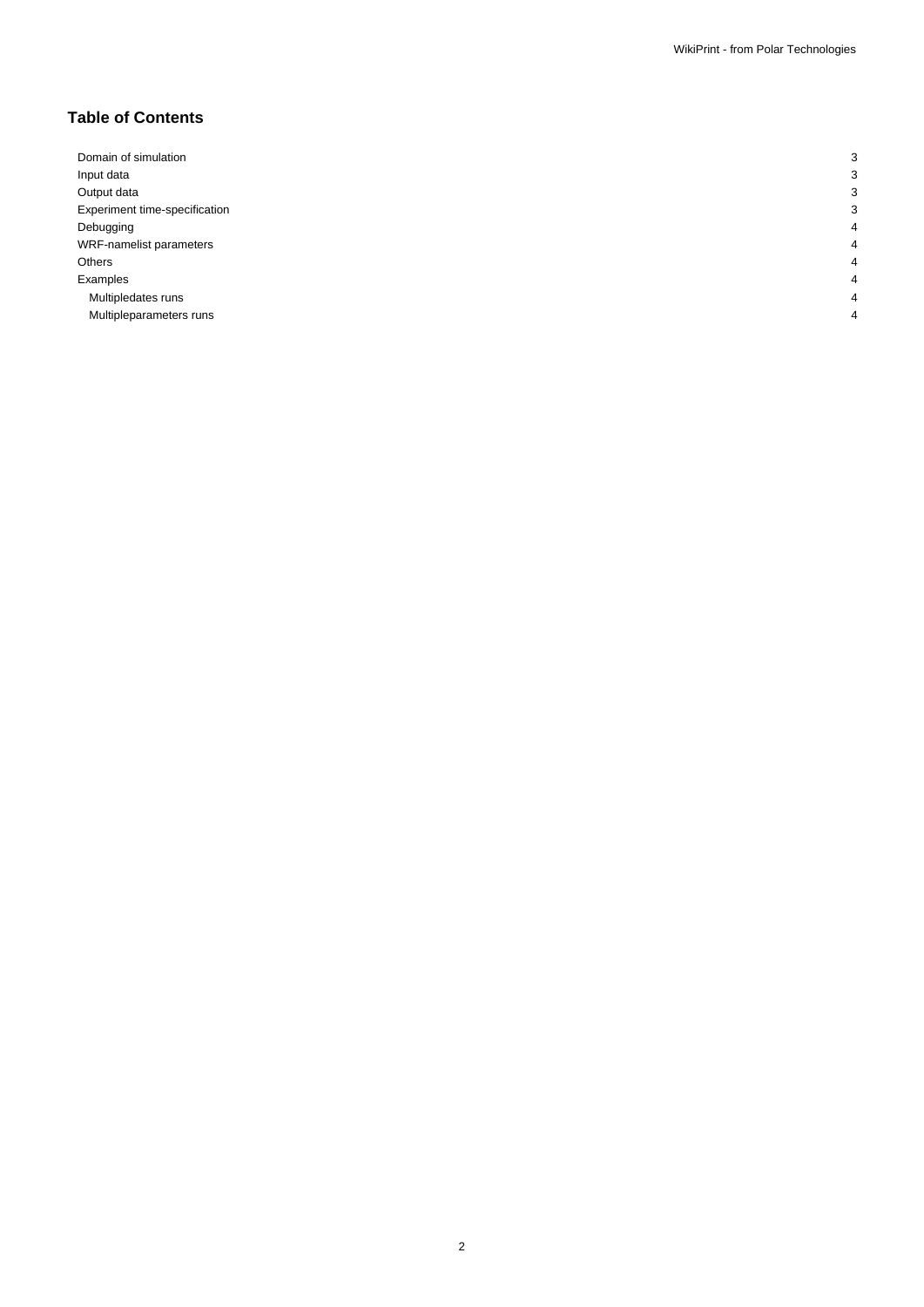The user only needs to edit the 'experiment.wrf4g' file in order to design the experiments. From this file WRF4G generates all the WRF configuration files (namelist.wps and namelist.input) needed to run the simulations planned for the experiment, and then launch them. It has the following structure:

| start date<br>end_date<br>multiple_dates = 1<br>multiple_parameters = 0 |
|-------------------------------------------------------------------------|
|                                                                         |
|                                                                         |
|                                                                         |
|                                                                         |
|                                                                         |
|                                                                         |
|                                                                         |
|                                                                         |
|                                                                         |
|                                                                         |
|                                                                         |
|                                                                         |

experiment name: Name of the experiment. It has to be unique. Duplicity of experiment names would give different WRF4G answers:

## **Domain of simulation**

- **max\_dom:** Number of domains.
- **domain\_name:** Name of the folder with the information about the domain of the simulations, this is, the files generated by geogrid.exe ('nameslit.wps' & 'geo\_em.d[nn].nc'). This folder needs to be located at \${WRF4G\_DOMAINPATH} of the resources.wrf4g? file.

## **Input data**

- **extdata\_vtable:** Vtable of the ungrib module to be used to decode provided GRIB input data.
- **extdata\_preprocessor:** Name (just the ending [NAME] section in 'preprocessor.[NAME]') of the necessary pre-processor useful to make the specific input data available for WRF model. User could not be interested on the permanent WRF-necessary modification of any source of data. With the specification and design of a pre-processor, necessary WRF modifications (g.e.: ASCII to GRIB, variables re-coding, complete input data). Pre-processors are included in WRF4G-1.0beta.tar.gz tar file in '\${WRF4G\_LOCATION}/repository/apps'
- extdata path : Path to the input data. It must be consistent with the pre-processor design.
- **extdata\_interval:** Interval of the input data (in seconds). On multiple input data sources use the smallest one.

#### **Output data**

• **postprocessor:** user might be interested in the transformation of the WRF output files. A first generic post-process of the output will be automatically carried out if a valid name postprocessor. [NAME] is provided. Post-processors are included in the WRF4G-1.0beta.tar.gz tar file at '\${WRF4G\_LOCATION}/repository/apps'

#### **Experiment time-specification**

- **start\_date:** Beginning of the experiment
- end\_date: End of the experiment.
- **chunk\_size\_h:** Length (in hours) of the smallest independent temporal piece of the experiment. It will be the same for all the realizations of the experiment, and at the end of each one a wrf-restart file will be written, in order to continue the experiment with the consecutive chunk **multiple\_dates:** Binary flag (0:No, 1:Yes) indicating whether the experiment will be based on independent realizations started at different dates with the same length. When activated it has to be accompanied with appropriated values of:
	- simulation\_interval\_h: interval (in hours) between independent realizations. It can be specified as multiple values, as follows: 'N\*chunk\_size'
	- simulation\_length\_h: length (in hours) of the independent realizations. It can be specified as multiple values, as follows: 'M\*chunk\_size'
- **rerun:** Binary flag (0;No , 1: Yes) indicating whether the experiment should be rerun, if the experiment has already run (over-writing output files and data-base values)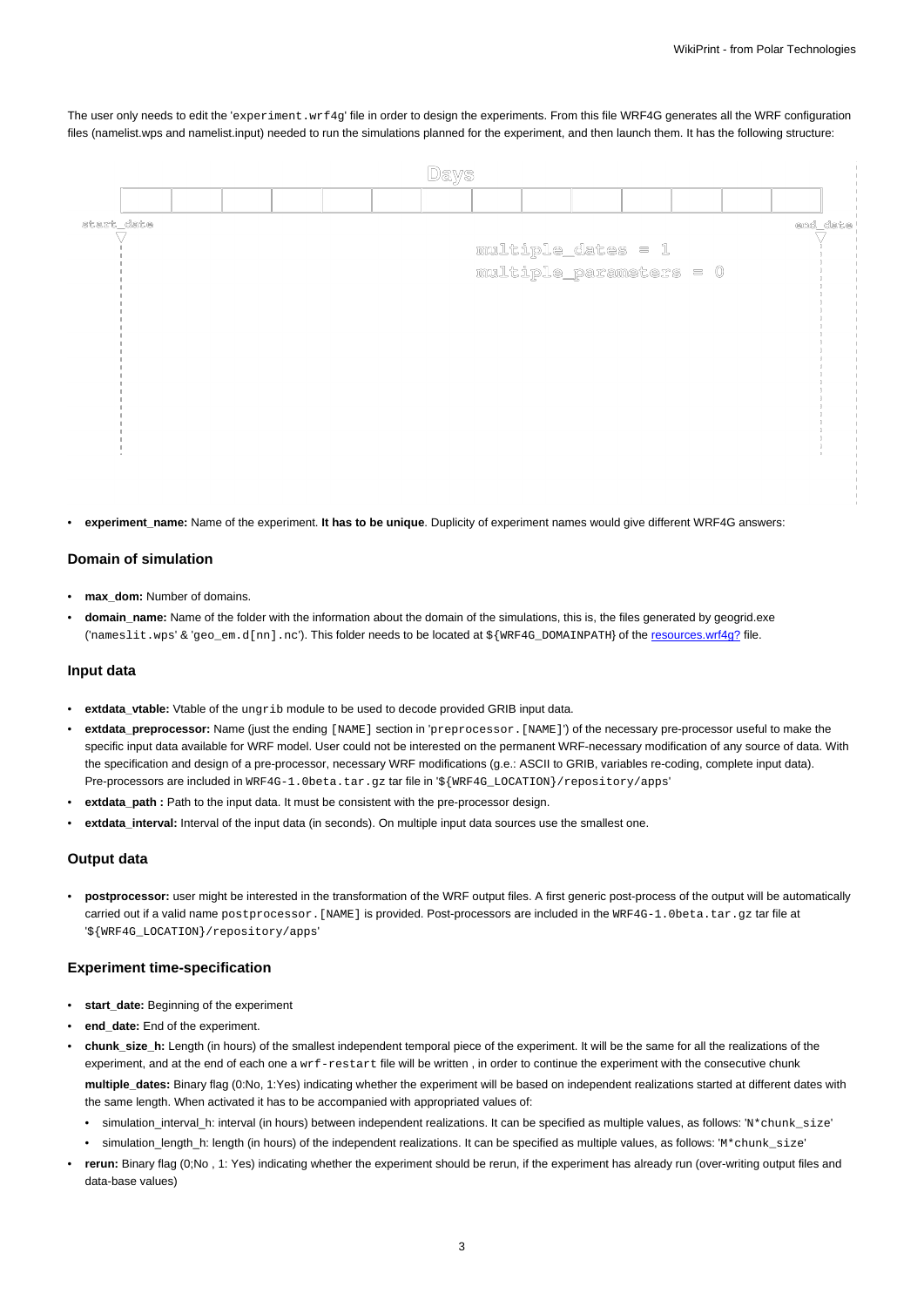**multiple\_parameters:** Binary flag (0;No , 1: Yes) indicating whether the experiment is based on independent realizations with different values on the WRF-namelist.input file. When activated it has to be accompanied with appropriated values of:

- multiparams\_variables: The set of parameters that we want to change (some of them or all) between realizations. It is given as a coma-separated WRF-namelist.input files (no record specification is necessary if the parameter already appears on the provided WRF-version namelist.input template?, If not it should be [parameter] \_ [record])
- multiparams\_combinations: Values of the changing parameters for each realization. Parameters should be separated by commas and realizations are separated by '/'.
- multiparams\_nitems: number of values that should have the namelist parameter. \${max\_dom}, as many values as domains; 1, a single value.
- multiparams\_labels: the output of the experiment is organized with a folder for each realization. Pattern of the folder name for a given realization is [start\_date]\_[multiparams\_combinations]('\_' separated). However, if user provides a set of names ('/' separated) for each realization, folder names will be '[start\_date]\_[multiparams\_labels]'

#### **Debugging**

- **clean\_after\_run:** binary flag (0: no, 1: yes) indicating whether the heavy-stuff of the simulation (g.e.: wrf.exs, rsl.) should be removed from '\${WRF4G\_RUN\_LOCAL}'. The maintenance of these files on running place could be desirable for debugging purposes. (Default value is 1)
- save\_wps: binary flag (0: no, 1: yes) indicating whether boundary and initial conditions (real.exe output) should be preserved. They will be used if the experiment launched again. (Default value is 0)

#### **WRF-namelist parameters**

User provided namelist values. They will be over-written on multiple parameters experiments (only the included parameters). User can modify any of the paramters of the namelist. The name must be the same of the namelist.input entry, with a prefix-flag and the record to where belongs.

- **Single valued; NI\_[namelist\_parameter\_name]\_ \_[record]:** NI flag indicating that [namelist\_parameter\_name] of record [record] has a single value.
- **One value per all domains; NIN\_[namelist\_parameter\_name]\_ \_[record]:** NIN flag indicating that [namelist\_paramter\_name] of record [record] has the same value for all the domains of the experiment.
- **One value per domain; NIM\_[namelist\_name]\_ \_[record]:** NIM flag indicating that [namelist\_paramter\_name] of record [record] has a different value for each the domains of the experiment.

#### **Others**

• **timestep\_dxfactor:** If present, the time step is computed as this factor times dx, in kilometers. Defaults to 6, as suggested by the WRF team for most applications. Under some circumstances (cfl problems) a lower value may be needed. In any case, the time step is adjusted to the higest value lower than timestep dxfactor times dx fitting evenly in a 1 hour period.

#### **Examples**

#### **Multipledates runs**

When the multiple\_dates parameter is set to 0, two additional configuration options (**simulation\_interval\_h** and **simulation\_lenght\_h**) are available to set up hindcast runs. Their usage is best understood through a couple of examples. Imagine you are interested in running a 7-day forecast starting every day at 12Z for the period from 1-Jan-2001 to 31-Dic-2001. This can be accomplished by setting:

```
start\_date = "2001-01-01_12:00:00"end date = "2002-01-01_00:00:00"
is continuous = 0simulation interval h = 24simulation_lenght_h = 168 # this is 7 days in hours
```
and the wrf4g\_submitter.sh will setup 365 independent runs performing the 7-day forecasts, which will be distributed in the grid or in your local cluster.

#### **Multipleparameters runs**

Multi-physics runs are activated when the multiple\_paramters parameter is set to one. Three additional parameters allow you to configure the physics combinations of your interest.